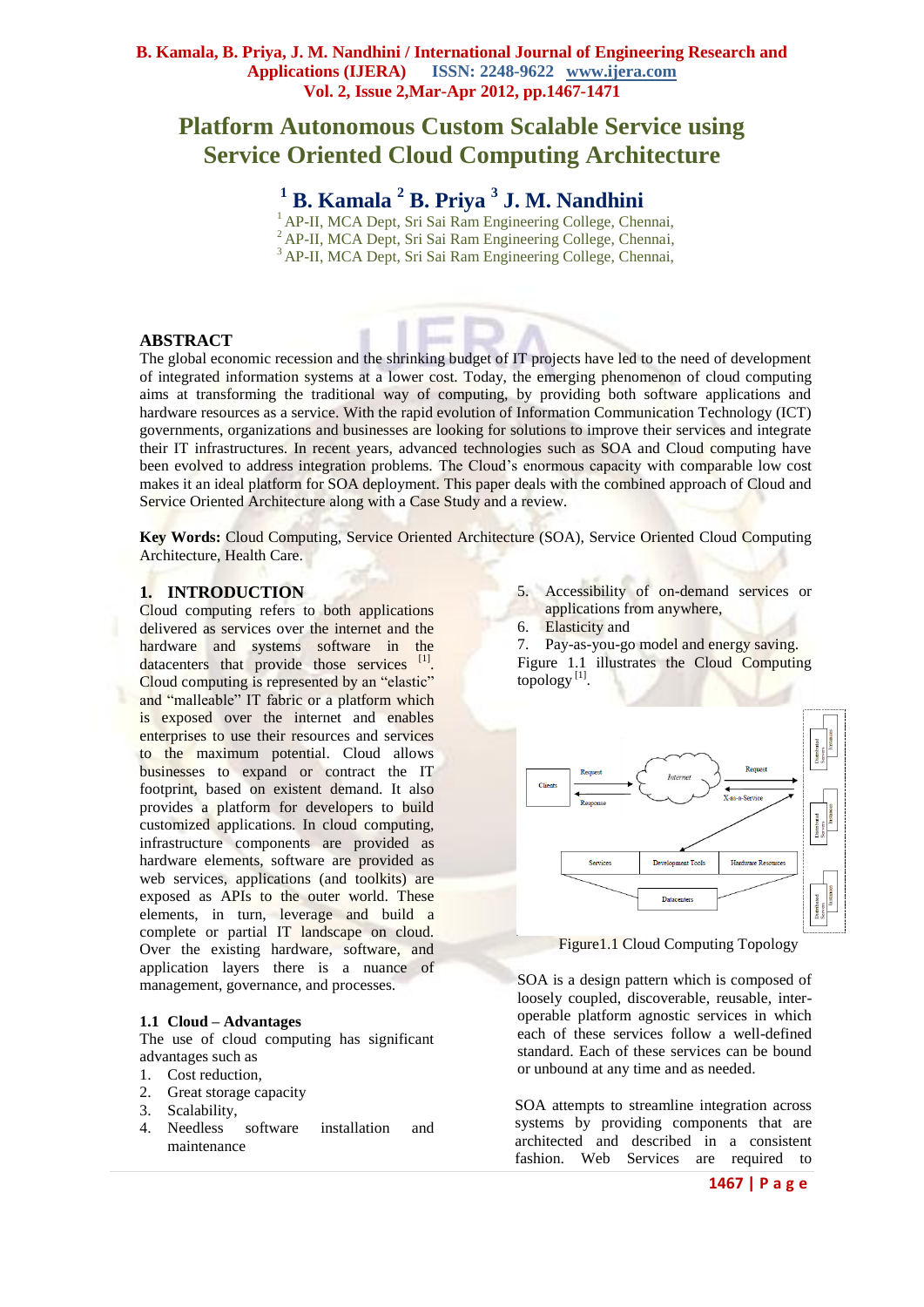implement SOA. Web Services technologies are based on providing common protocols with which clients can discover and contact the services through the World Wide Web.

Figure 1.2 depicts the overlap between Cloud and SOA.



Figure 1.2 Cloud-SOA Overlap

The remainder of this paper is organized as follows: Section 2 deals with the new services in Cloud and the importance of SOA. Section 3 discusses the combined approach of Cloud and SOA. Section 4 discusses the Service-Oriented Cloud Computing Architecture. Section 5 deals with a case study on Health Care Domain.

# **2.0 NEW SERVICES IN CLOUD**

Cloud computing includes Service Oriented Architecture (SOA) and virtual applications which is based on both hardware and software. This technology allows efficient computing by centralizing storage, memory, processing, bandwidth, etc. without knowledge of the user <sup>[2]</sup>. Software as a Service (SaaS) focuses on software hosted as a service while SOA focuses on software designed as a service.

# **2.1 Benefits of SOA**

SOA offers positive benefits such as

- 1. Language neutral integration
- 2. Component Reuse
- 3. Organizational agility
- 4. Leveraging Existing Systems

Cloud expands SOA by adding scalability and grid computing. Scalability is required when software is used as service due to the fact that as more and more of the service is instantiated, hardware resources are utilized and scalability becomes a requirement.



 Figure 2.1 Relationship between SOA and Cloud Computing

Figure 2.1 shows the relationship between SOA and Cloud Computing.

# **3.0 AN APPROACH ON MIX BETWEEN SOA AND CLOUD**

The various limitations concerning Cloud are:

- 1. Availability of services,
- 2. data lock-in risk,
- 3. Reliability of data,
- 4. Data transfer bottlenecks,
- 5. Performance unpredictability and software licensing are raised.

The adoption of Cloud and SOA results in a service full cloud computing environment that enables highly dynamic and effective organizational collaborations. In such collaboration each of the participants behaves according to the predefined and mutually agreed upon business logic and service level agreement.

A service-oriented architecture (SOA) may bring many benefits, such as: promoting reuse, ability to combine services for the creation of new composite applications, use of decoupled services through standard interface, offering at the same time a technological behavior for the development of business solutions. Implementation of Master Data Management in SOA strategy ensures data consistency, adjustment of information resources of the organization, correct dissemination of information in the interior/exterior of the university, as well as delivery of all potential benefits by SOA initiatives.

The objective of SOA is to create agility, fast reconfiguration, and new end to end processes and governance encompasses SOA at the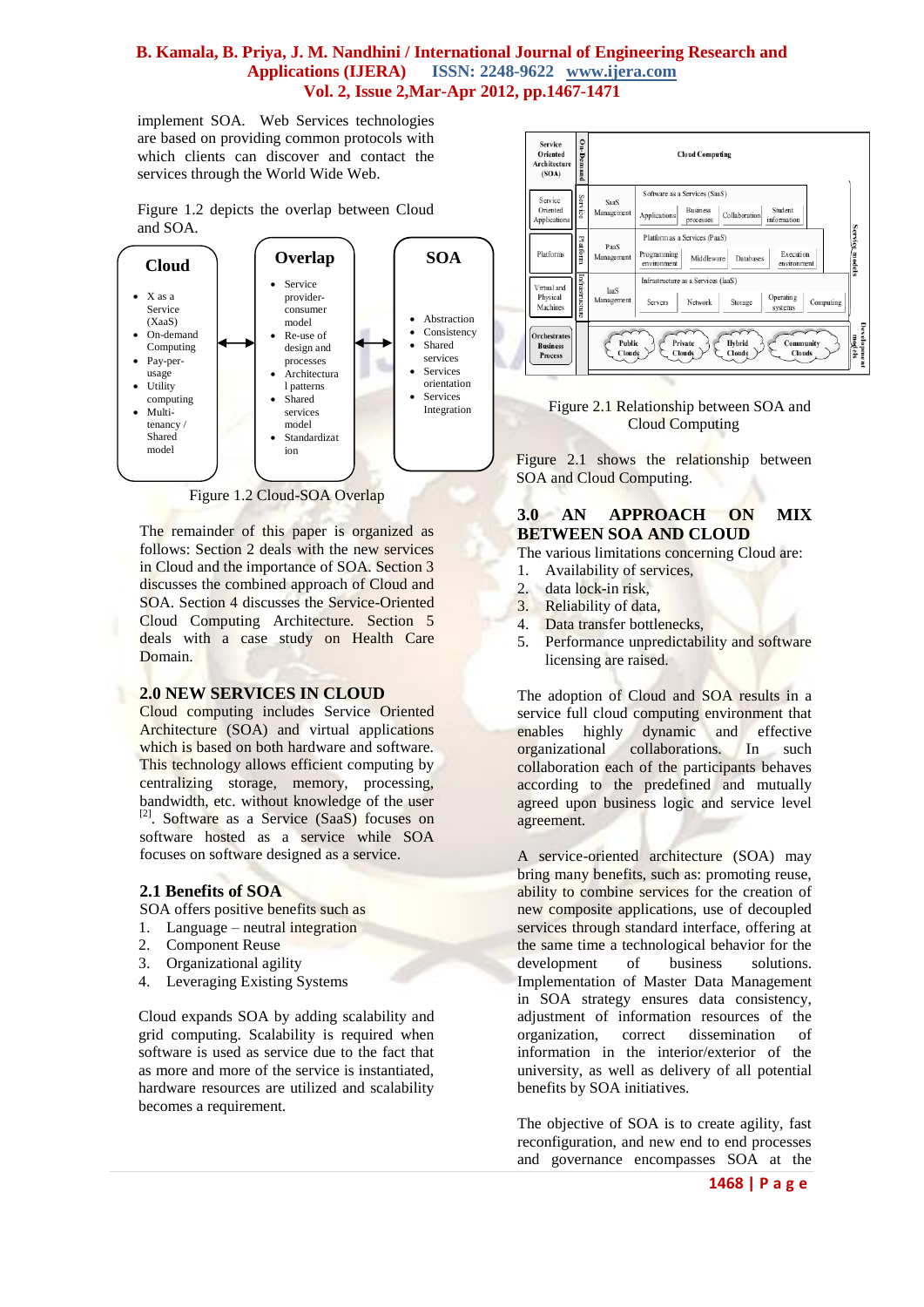strategic, tactical and operational levels. However, simply using a service-oriented architecture does not ensure organizational success [4]. Further, SOA brings additional levels of complexity because it focuses on both business processes and IT based services. Therefore, SOA should be used in combination with other tools or solutions in order to achieve organizational objectives.

The success of a cloud-model depends on its ability to multi-tenant combined with the necessary information security. In all of this, there is an underlying realm of re-use and service orientation that runs throughout; and it is at this realm where SOA supports cloud at the first instance.

SOA defines architectural principles for enterprise systems by defining interfaces, processes, and communication between various sub-systems, by focusing on predictable patterns and service behaviors. SOA encompasses a library or a repository of service components and processes that a service consumer can invoke. At a higher-level of encapsulation, SOA is a set of services collectively termed as web services, which are actually standards such as SOAP, WSDL, and so on. SOA advocates the principles of component reuse and a well-defined relationship between a service-provider and service-consumer. SOA enables the recurring use of existing application functionality and attempts to share common information, services, and processes across the organization.

In multiple ways, cloud can be seen as an extension of SOA that goes beyond applications and into IT infrastructure. IT components are increasingly being delivered as services, which has become the focus for IaaS and PaaS. This is truly a derivative of the SOA services. IT infrastructure components, similar to their software counterparts, have become to be discovered, managed and governed. Cloud computing can also viewed as the "cornerstone" that SOA was long awaiting for, that could see an increased adoption of SOA in the industry.

The following table lists out a few perspectives advocated by SOA that can be implemented in a cloud.

| S.<br>No.      | Perspectives in<br><b>SOA</b>                                                                                                                                    | <b>Implementation in Cloud</b>                                                                                                                                                                                                                                      |
|----------------|------------------------------------------------------------------------------------------------------------------------------------------------------------------|---------------------------------------------------------------------------------------------------------------------------------------------------------------------------------------------------------------------------------------------------------------------|
| 1              | Standardization<br>and Reuse<br><sub>of</sub><br>components                                                                                                      | Virtual machine instances<br>are built using standard<br>template and provisioned<br>for use. The template can<br>be reused irrespective of<br>the OS or the virtualization<br>software                                                                             |
| $\overline{2}$ | The ability to<br>monitor points<br>of information<br>or service,<br>in<br>order<br>$\mathsf{f} \mathsf{O}$<br>determine the<br>health of the<br>infrastructure. | implementations<br>Cloud<br>provide component,<br>service,<br>process-level<br>monitoring of the IT<br>footprint,<br>through<br>management tools. Also<br>such tools provide clouds<br>with the necessary service<br>management<br>and<br>orchestration capability. |
| 3              | Architectural<br>Discipline                                                                                                                                      | Cloud environment for its<br>success, implements a well<br>defined<br>and modular<br>architecture at all levels –<br>Infrastructure, applications<br>and so on.                                                                                                     |

Table 3.1 SOA Perspectives – Cloud Implementation

### **4.0 SERVICE ORIENTED CLOUD COMPUTING ARCHITECTURE:**

The layered architecture of the Service Oriented Cloud Computing Architecture (SOCCA) is illustrated in the Figure  $4.1^{[3]}$ 



The Individual Cloud Provider Layer resembles the current cloud implementations.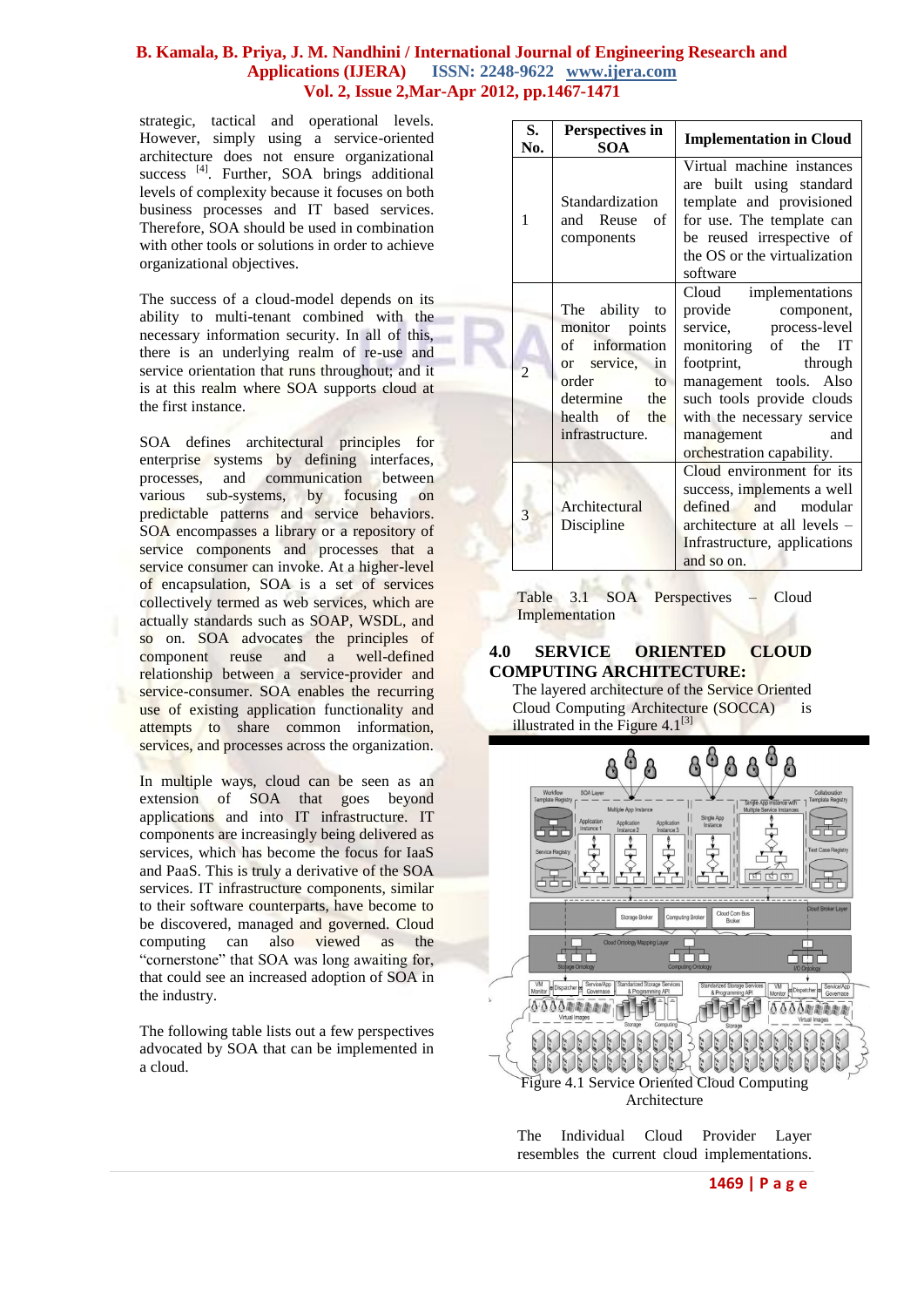Each cloud provider builds its own data centers that power the cloud services it provides. Within each individual cloud, there is a request dispatcher working with Virtual Machine Monitor and Service/ governance service to allocate the requests to the available resources. The distinction from current cloud implementations is that the cloud computing resources in SOCCA are componentized in to independent services such as Storage Service, Computing Service and Communication Service with open-standardized interfaces, so that it can be combined with services from other cloud providers to build a cross-platform virtual computer on the clouds.

The Cloud Ontology Mapping Layer exists to mask the differences among the different individual cloud providers and it can help the migration of cloud application from one cloud to another.

Cloud brokers serve as the agents between individual cloud providers and SOA layer. Each major cloud service has an associated service broker type.

The SOA layer fully takes the advantages of the existing research and infrastructure from the traditional SOA. The registry of each type of artifacts is indexed and organized by its ontology. The fundamental difference of the SOA layer of the SOCCA from the traditional SOA is that the service providers no longer host the published services. Instead, they publish the services in deployable packages which can be easily replicated and redeployed to different cloud hosting environments as shown in the Figure  $4.2^{[3]}$ 



Figure 4.2 SOCCA Application Architecture

A workflow template is composed of service stubs/specifications, which specify the functionalities and interfaces of services. A service stub is then bound with a service package.

#### **5.0 CASE STUDY – HEALTH CARE DOMAIN**

The recent trend in today's IT health care system is to have single enterprise software that caters to all functional areas of the domain in an integrated and comprehensive manner. To achieve this objective various architectures have been implemented to develop an Enterprise Management System for health care domain. The latest trend in the technology leans towards SOA, Cloud Computing and integration using Universal standard modalities.

The various challenges that are faced by health care domain to achieve enterprise software are

- Each disparate system has its own standards.
- The clinical codification is different in different applications.
- Text analytics is a challenge.



#### Figure 5.1 Traditional Vs SOA in Health Care Domain

As shown in the Figure  $5.1^{[5]}$ , the SOA based architecture is designed to aggregate patient information into a comprehensive data repository, and access that information in near real time to improve decision making, which is a critical differentiator for healthcare organizations. This SOA based architecture facilitates building solution architectures that store and query documents from third-party components.

There are many benefits that result from Cloud technology in a healthcare setting. Some of the benefits are

• The ability to quickly access computing and storage resources when needed, without the requirement for a large technical staff.